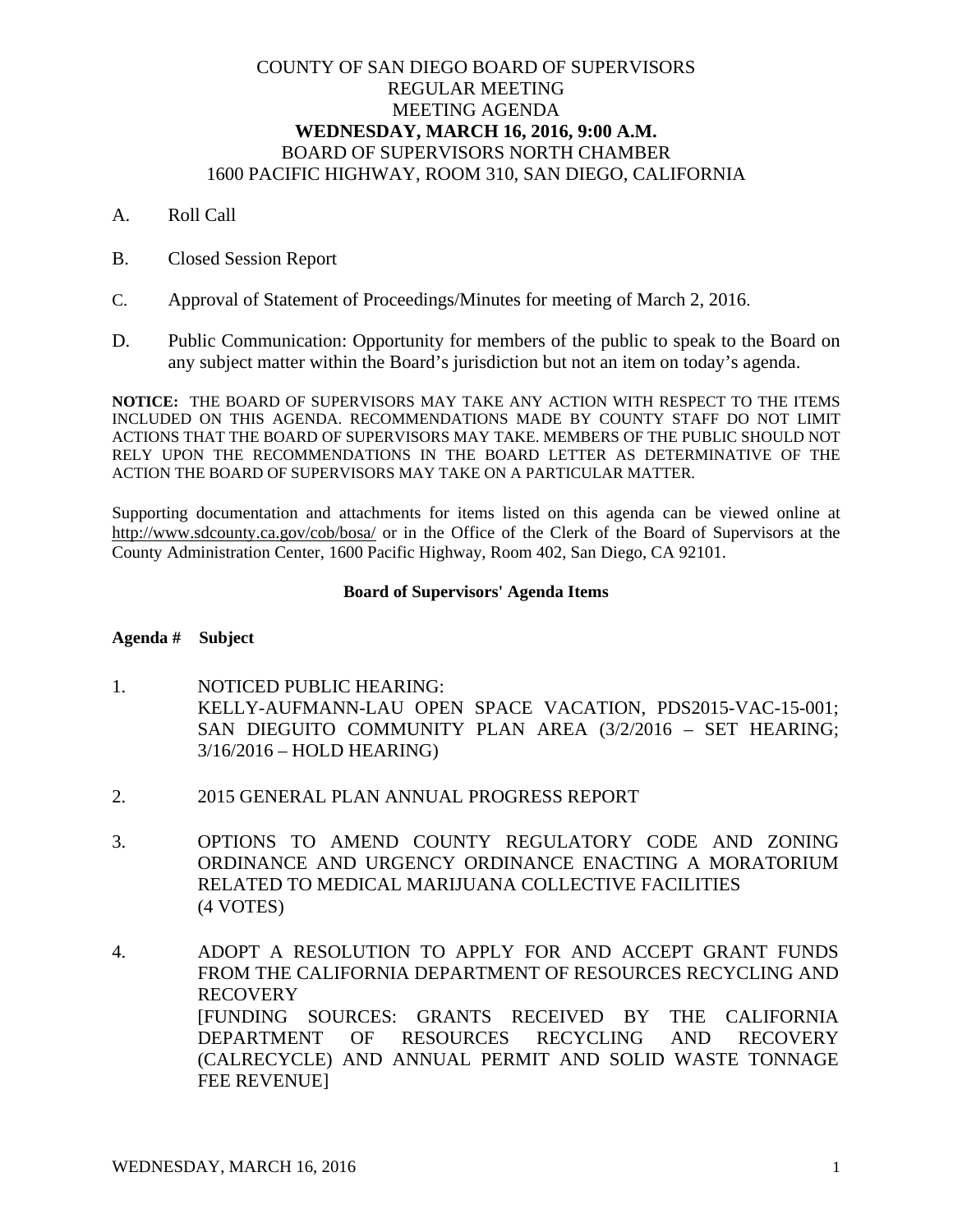- 5. ADOPT A RESOLUTION TO APPLY FOR AND ACCEPT PROPOSITION 1, THE WATER QUALITY, SUPPLY AND INFRASTRUCTURE IMPROVEMENT ACT OF 2014, GRANT FUNDS
- 6. ADMINISTRATIVE ITEM: SECOND CONSIDERATION AND ADOPTION OF ORDINANCE: IMPACT FEE DEFERRAL PROGRAM PERMANENT EXTENSION (3/2/2016 – FIRST READING; 3/16/2016 – SECOND READING)

(RELATES TO FLOOD CONTROL DISTRICT AGENDA NO. FL1 AND SANITATION DISTRICT AGENDA NO. SA3)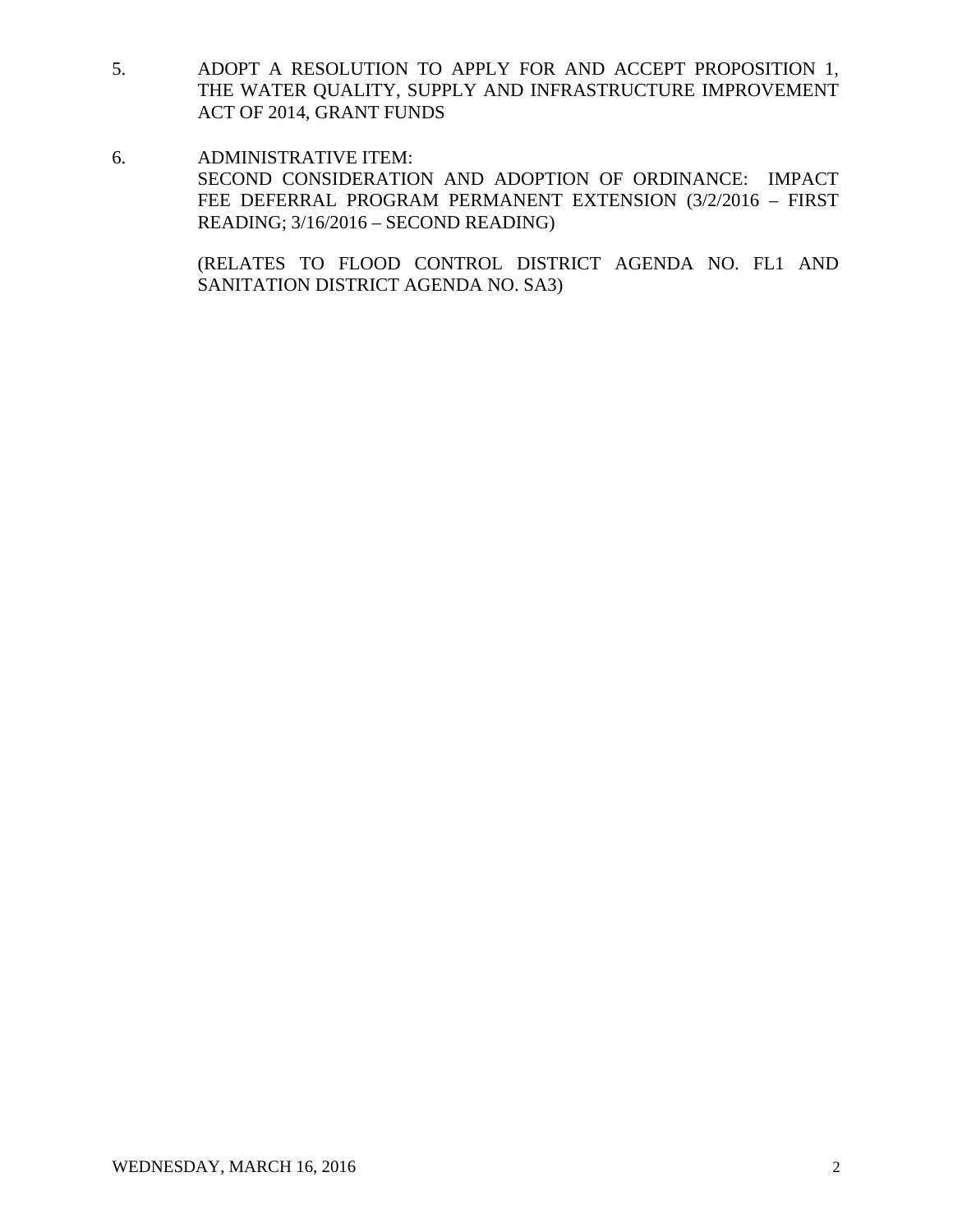## **1. SUBJECT: NOTICED PUBLIC HEARING:**

# **KELLY-AUFMANN-LAU OPEN SPACE VACATION, PDS2015-VAC-15-001; SAN DIEGUITO COMMUNITY PLAN AREA (3/2/2016 – SET HEARING; 3/16/2016 – HOLD HEARING) (DISTRICT: 5)**

#### **OVERVIEW:**

On March 2, 2016 (6), the Board set a Hearing for March 16, 2016.

#### Application date: March 18, 2015

This is a request for the Board of Supervisors (Board) to consider the vacation of 2,101 square feet of dedicated open space easement on Lots 145 and 146 (Subdivision Map 9736), and replace with 2,101 square feet of open space dedication located 20 feet east of the area proposed for vacation. The portion of the easement requested to be vacated by the applicants was dedicated in association with the Fairbanks Ranch Specific Plan, which was approved by the Board of Supervisors on January 16, 1978 (N/A). This request is related to Boundary Adjustment, PDS2015-BC-15-0020, which has been conditionally approved by the Director of Planning & Development Services pending approval by the Board of the vacation of the open space easement pursuant to Board Policy I-103: Open Space Easement Vacations and the Streets and Highways Code.

The existing open space easement was dedicated on lots 145 and 146 for the sole purpose of meeting the Fairbanks Ranch Specific Plan clustering and development policy. In order to remain consistent with the Specific Plan, 2,101 square feet of open space is proposed to be rededicated on lots 145 and 146, 20 feet to the east. The case number for this project is: PDS2015-VAC-15-001.

The involved properties are 1.5 to 2.3 acres and located in the San Dieguito Community Plan area, 3.3 miles east of Interstate 5 (I-5). No new construction is proposed.

Today's request requires two steps: On March 2, 2016, it is requested that the Board set a date for a public hearing on March 16, 2016 and provide public notice of that hearing. If the Board takes the actions recommended for March 2, 2016, then on March 16, 2016, it is requested that the Board consider and adopt a resolution to vacate the referenced open space easement and record the resolution of vacation.

The project is located at 15931 Via De Santa Fe, in the San Dieguito Community Plan Area, Thomas Guide Page 1188 E/6.

**FISCAL IMPACT:**  $N/A$ 

**BUSINESS IMPACT STATEMENT:** N/A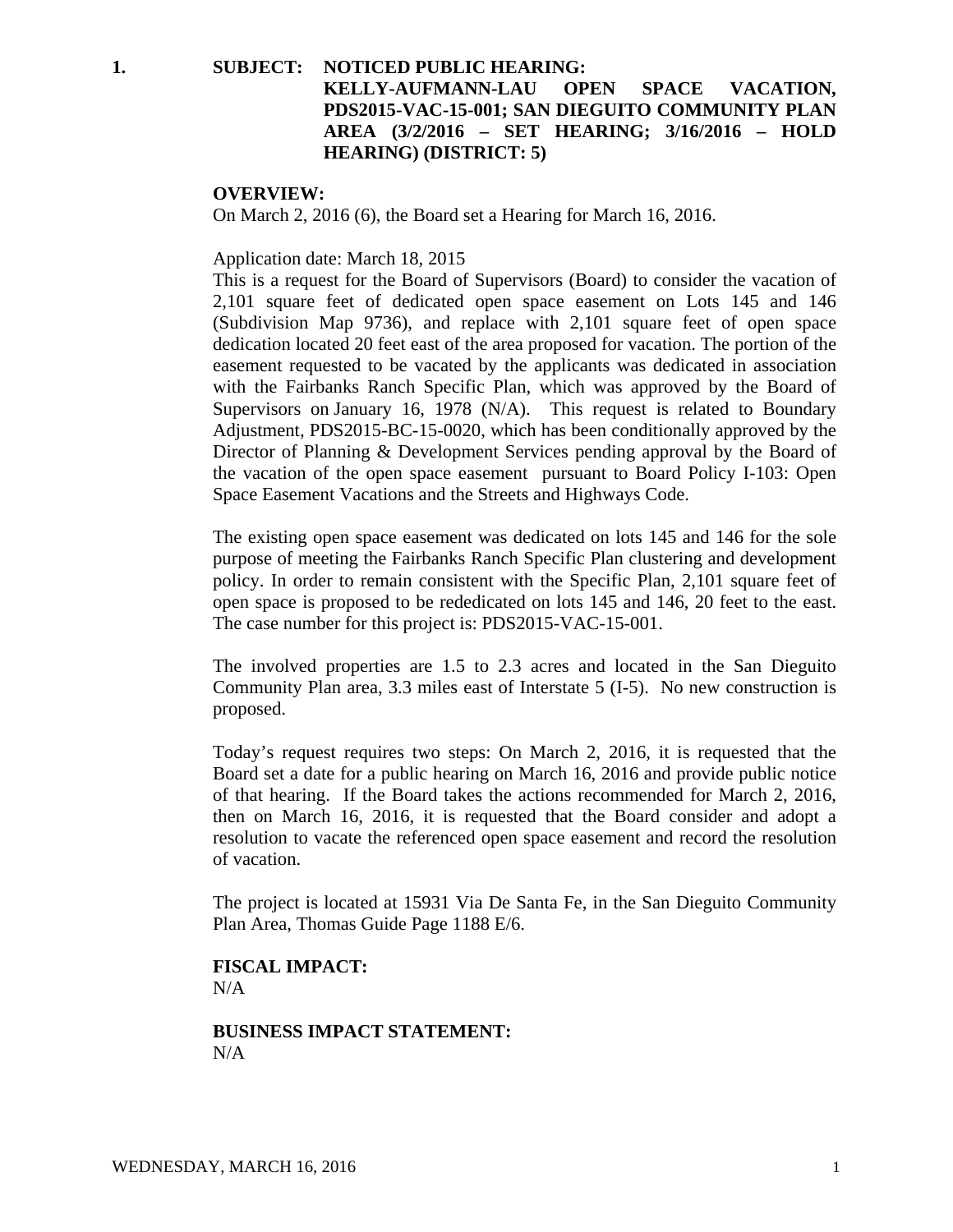## **RECOMMENDATION: DEPARTMENT OF PLANNING & DEVELOPMENT SERVICES**

- 1. Adopt the environmental findings included in Attachment E, which includes findings in accordance with Sections 15162 through 15164 of the California Environmental Quality Act (CEQA) Guidelines that there are no substantial changes in the project or in the circumstances under which the project is undertaken that involve significant new environmental impacts which were not considered in the previously certified EIR dated January 16, 1978, that there is no substantial increase in the severity of previously identified significant effects, and that no new information of substantial importance has become available since the EIR was certified.
- 2. Adopt the Resolution entitled: A RESOLUTION OF THE BOARD OF SUPERVISORS OF THE COUNTY OF SAN DIEGO VACATING PUBLIC SERVICE EASEMENT PDS2015-VAC-15-001, (Attachment C).
- 3. Direct the Clerk of the Board to record the Resolution pursuant to the Streets and Highways Code Section 8325 and then record the rededication easement concurrently.

# **2. SUBJECT: 2015 GENERAL PLAN ANNUAL PROGRESS REPORT (DISTRICTS: ALL)**

# **OVERVIEW:**

In accordance with State law, all counties must submit an annual progress report (APR) to the State Office of Planning & Research and State Housing and Community Development Department (State HCD) on the status of the General Plan implementation by April 1 of each year. Submission of the APR to State HCD fulfills statutory requirements to report certain information pertaining to the Housing Element (HE) of the General Plan, including the County's progress in meeting its share of regional housing needs and local efforts to remove governmental constraints to the development of housing. State law further mandates that the HE portion of the APR be considered at a public meeting before the Board of Supervisors.

The purpose of the APR is to inform the Board of Supervisors and residents of San Diego County about the status of implementing the County General Plan, housing issues, and major planning projects for the unincorporated county. It summarizes the planning activities for the unincorporated portions of San Diego County calendar year from January 1 to December 31, 2015, and identifies ongoing and completed relevant planning activities, programs, and permits. The APR is provided as Attachment A.

Today's action requests the Board receive the 2015 General Plan Progress Report, including the 2015 Housing Element Annual Report.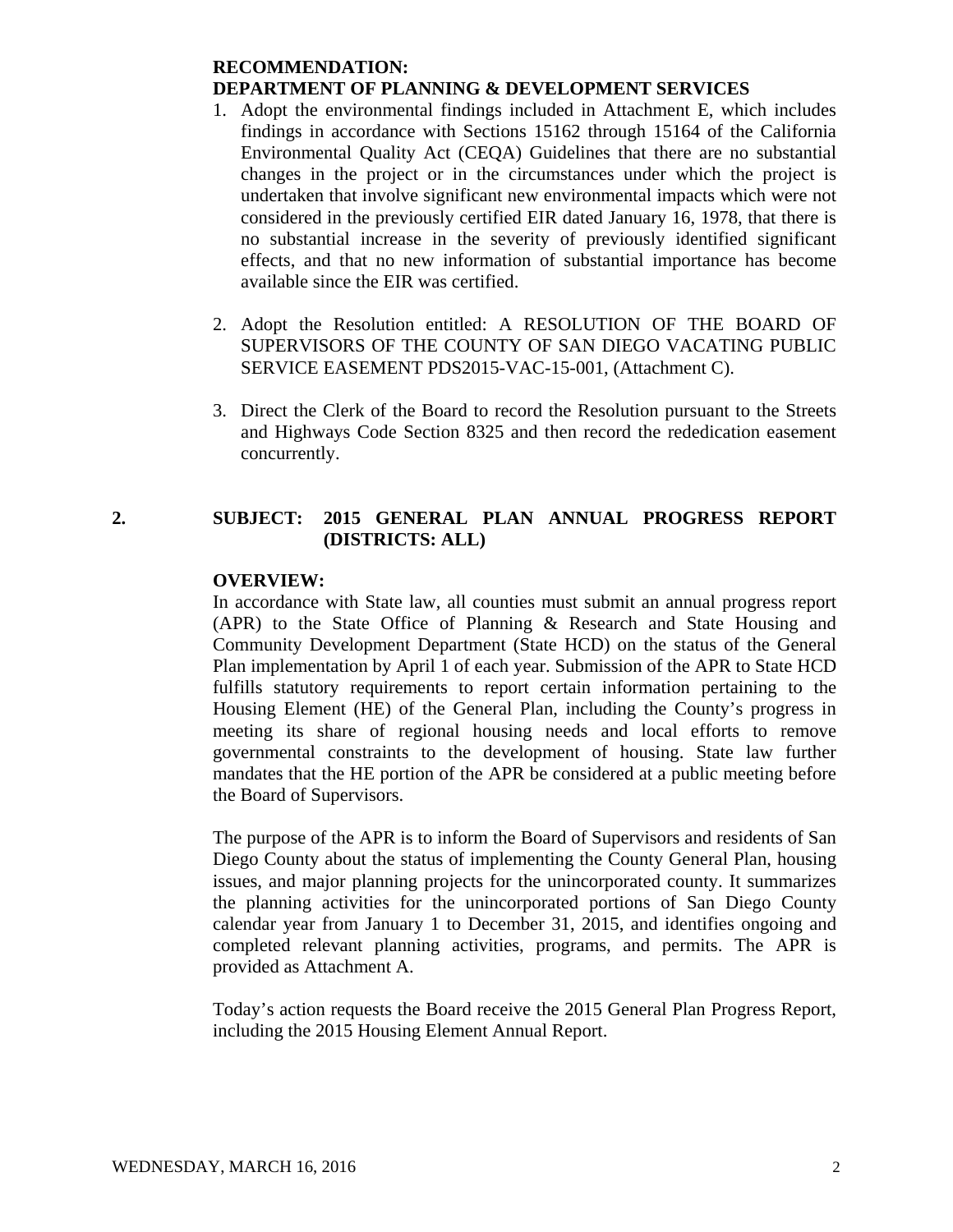### **FISCAL IMPACT:**

There is no fiscal impact associated with receiving the General Plan Annual Progress Report. There will be no change in net General Fund cost and no additional staff years.

## **BUSINESS IMPACT STATEMENT:** N/A

# **RECOMMENDATION: CHIEF ADMINISTRATIVE OFFICER**

Receive the 2015 General Plan Annual Progress Report, which includes the 2015 Housing Element Annual Report.

# **3. SUBJECT: OPTIONS TO AMEND COUNTY REGULATORY CODE AND ZONING ORDINANCE AND URGENCY ORDINANCE ENACTING A MORATORIUM RELATED TO MEDICAL MARIJUANA COLLECTIVE FACILITIES (DISTRICTS: ALL)**

## **OVERVIEW:**

On February 3, 2016, during the public communication segment of the Board of Supervisors meeting, nine speakers addressed the Board of Supervisors regarding their concerns with marijuana dispensaries. The Board of Supervisors referred the matter to the Chief Administrative Officer, with a request to return with potential options now available for regulating medical marijuana collective facilities in light of a recent California Supreme Court decision allowing local municipalities to ban marijuana facilities, newly adopted State laws pertaining to medical marijuana and ballot initiatives slated for the upcoming November election.

Today's action provides the Board options for regulating medical marijuana and the ability to provide additional direction to staff to further address this matter.

An interim urgency ordinance enacting a moratorium is available to the Board should the Board choose to further explore options for medical marijuana collective facilities ("collective facilities"). The interim urgency ordinance would allow County staff the time needed to prepare and return with the appropriate actions based on the Board's direction. The interim urgency ordinance would prohibit to the extent allowed by law the ability for new medical marijuana collective facilities to be established.

## **FISCAL IMPACT:** N/A

**BUSINESS IMPACT STATEMENT:**  $N/A$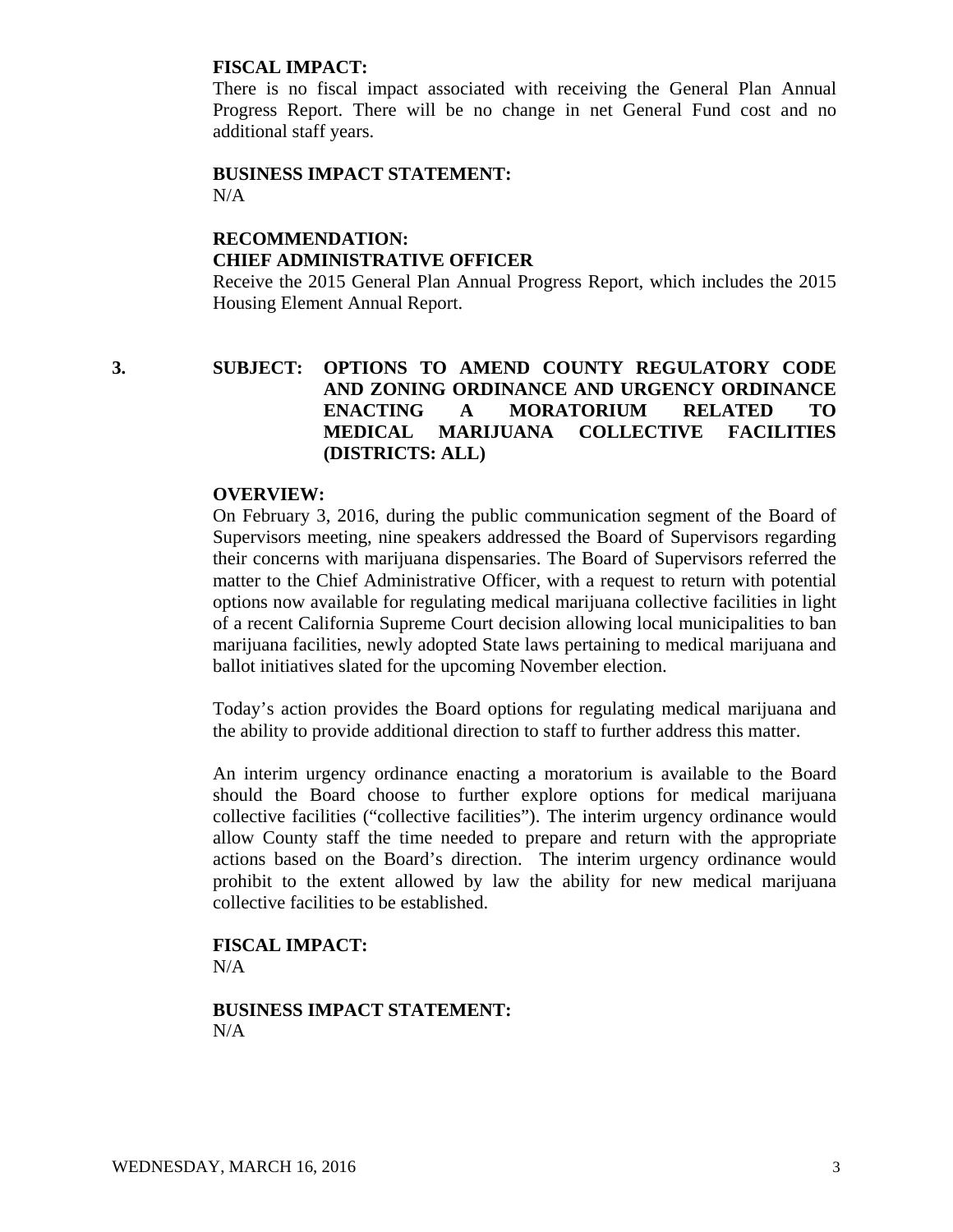# **RECOMMENDATION: CHIEF ADMINISTRATIVE OFFICER**

- 1. Find that the proposed action is not a project as defined by the California Environmental Quality Act (CEQA) pursuant to Sections  $15060(c)(3)$  and 15378 of the State CEQA Guidelines
- 2. Receive staff's report and provide further direction.
- 3. If the Board chooses; adopt the attached Form of Ordinance (Attachment A): AN ORDINANCE ENACTING A MORATORIUM ON THE ESTABLISHMENT OF MEDICAL MARIJUANA COLLECTIVE FACILITIES, AND DECLARING THE URGENCY THEREOF, TO TAKE EFFECT IMMEDIATELY. **(4 VOTES)**

# **4. SUBJECT: ADOPT A RESOLUTION TO APPLY FOR AND ACCEPT GRANT FUNDS FROM THE CALIFORNIA DEPARTMENT OF RESOURCES RECYCLING AND RECOVERY (DISTRICTS: ALL)**

## **OVERVIEW:**

In 1991, the former California Integrated Waste Management Board (CIWMB) (now the California Department of Resources Recycling and Recovery or "CalRecycle"), certified the Department of Environmental Health (DEH) as the Solid Waste Local Enforcement Agency for permitting, inspection, and enforcement on all solid waste sites throughout San Diego County. Subsequently, the City of San Diego established its own Local Enforcement Agency. In addition, the DEH implements a Household Hazardous Waste program for unincorporated communities in accordance with California Public Resources Code, Section 41510.

This is a request to adopt a Resolution authorizing DEH to apply for and accept funding for a Local Enforcement Agency Grant (approximately \$39,000 annually) and Household Hazardous Waste Grants (up to \$200,000 annually as available) from CalRecycle for a period of five years beginning with the Fiscal Year 2016-2017 grant cycle. The Local Enforcement Agency grant funds would acquire/replace equipment, purchase supplies and provide training and technical support. The Household Hazardous Waste grants would be used to supplement existing program elements and/or implement pilot collection programs for newly regulated waste streams. This request will also authorize the Director or Assistant Director, Department of Environmental Health, or their designee, to conduct all negotiations and submit all documents that may be necessary to apply for and accept these grants and to execute the grant agreements.

## **FISCAL IMPACT:**

There is no fiscal impact associated with today's actions. If approved, the Department of Environmental Health will submit grant applications of approximately \$39,000 for Local Enforcement Agency (LEA) grants and up to \$200,000 for Household Hazardous Waste (HHW) grants. If future grants are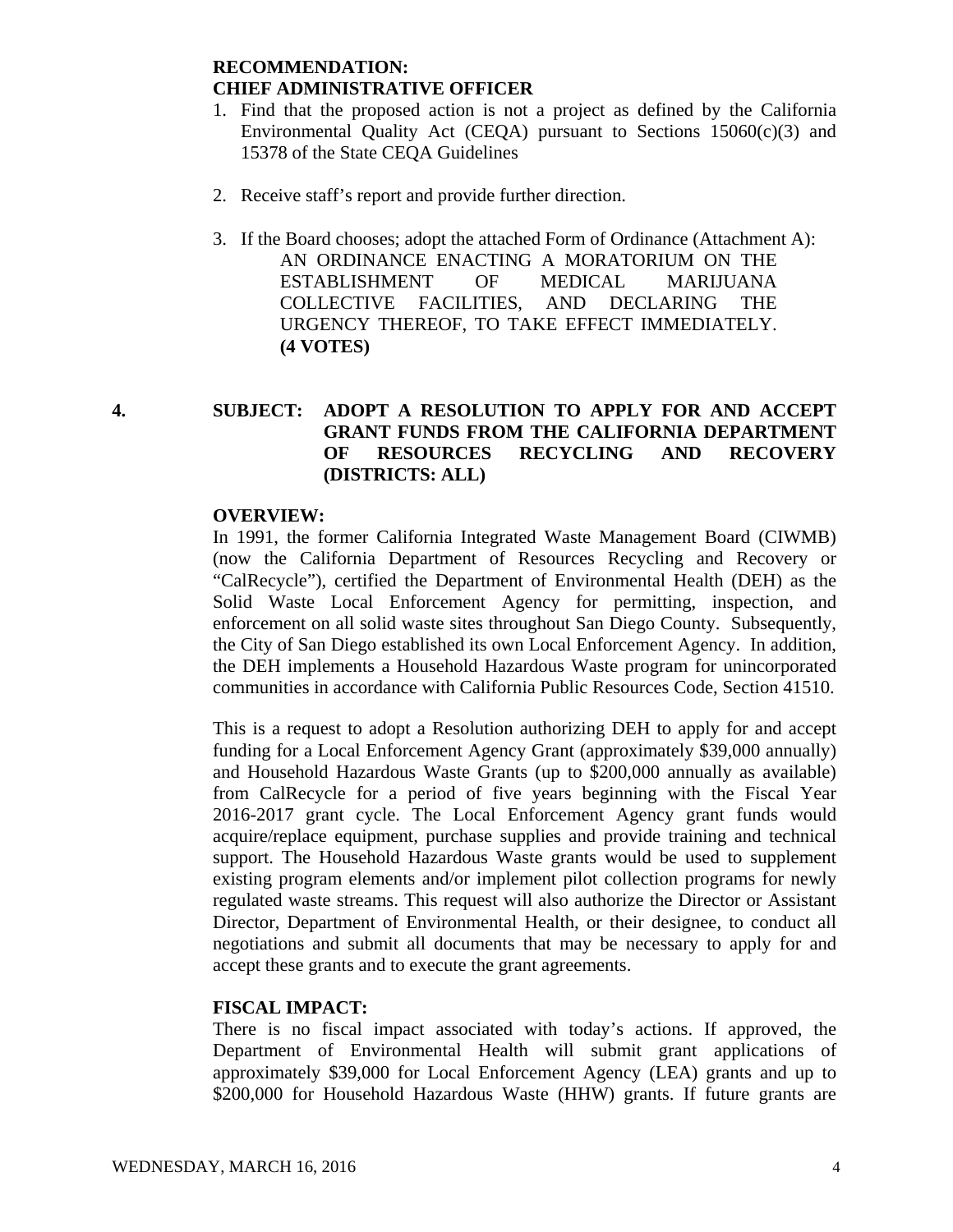awarded, the amounts will be included in future Operational Plans based on award and grant performance periods. The funding sources are grants received by the California Department of Resources Recycling and Recovery (CalRecycle) and annual permit and solid waste tonnage fee revenue (\$5,000). There will be no change in net General Fund and no additional staff years.

A waiver of Board Policy B-29 Fees, Grants Revenue Contracts – Department Responsibility for Cost Recovery, is requested as these grants do not reimburse all costs associated with the Department of Environmental Health administrative overhead. Remaining costs of up to \$5,000 will be supported by solid waste tonnage fee revenue.

#### **BUSINESS IMPACT STATEMENT:**  $N/A$

# **RECOMMENDATION:**

## **CHIEF ADMINISTRATIVE OFFICER**

- 1. Find in accordance with Section 15061(b)(3) of the State of California Environmental Quality Act Guidelines that it can be seen with certainty that there is no possibility that the activity in question may have a significant effect on the environment and is, therefore, not subject to the California Environmental Quality Act.
- 2. Waive Board Policy B-29: Fees, Grants, Revenue Contracts Department Responsibility for Cost Recovery with respect to full cost recovery for the implementation of these grants
- 3. Authorize the Director or Assistant Director, Department of Environmental Health, or their designee, as agent of the County to conduct all negotiations and submit all documents including, but not limited to, applications, contracts, payment requests; and to execute grant agreements upon award of grant funds, including any extensions or amendments thereof that do not materially impact or alter the grant programs or funding levels.
- 4. Adopt a Resolution entitled: RESOLUTION FOR CALRECYCLE GRANTS **(**Multi-Year Resolution)

# **5. SUBJECT: ADOPT A RESOLUTION TO APPLY FOR AND ACCEPT PROPOSITION 1, THE WATER QUALITY, SUPPLY AND INFRASTRUCTURE IMPROVEMENT ACT OF 2014, GRANT FUNDS (DISTRICTS: ALL)**

## **OVERVIEW:**

The County of San Diego is committed to providing clean water for county residents for such uses as: safe and reliable water supply from surface and groundwater resources; agriculture; recreational uses; and watershed, ecosystem, and sensitive species protection and restoration. Multiple County departments provide services that contribute to clean water for our communities. Grant funding is a critical component of funding for the projects and services that contribute to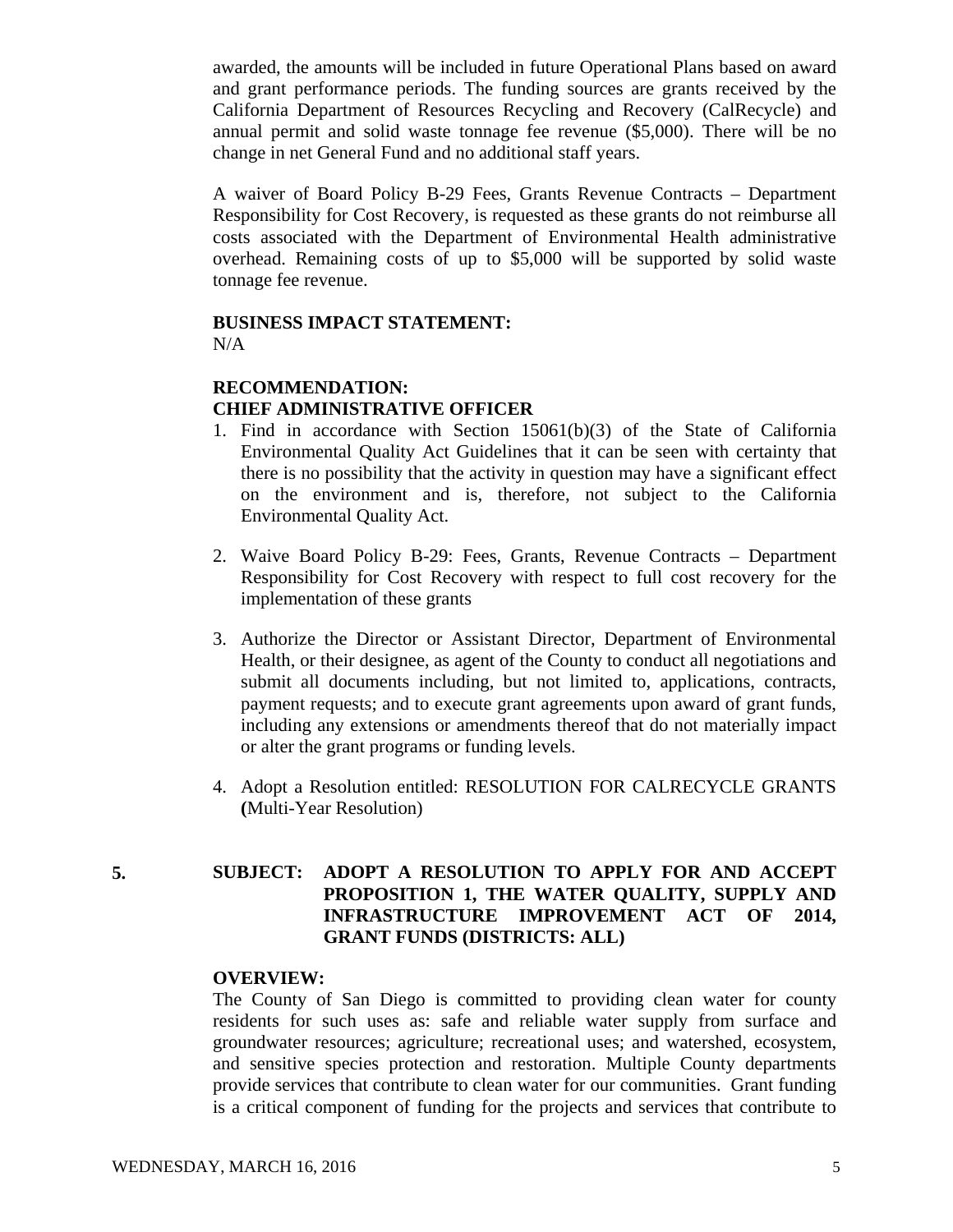clean water. Proposition 1, the Water Quality, Supply and Infrastructure Improvement Act of 2014, was approved by California voters on November 4, 2014. It authorized \$7.545 billion in general obligation bonds for water projects, including surface and groundwater storage, ecosystem and watershed protection and restoration and drinking water protection. A large portion of the funds will be allocated to water projects on a statewide basis with a smaller portion (\$1.25 billion) dedicated to the South Coast Hydrologic Region, which includes all of Orange County, most of San Diego and Los Angeles counties, parts of Riverside, San Bernardino, and Ventura counties, and a small amount of Kern and Santa Barbara counties. Additional funding is dedicated to local groups, including the San Diego River Conservancy and the San Diego Integrated Regional Water Management Program.

This is a request to adopt a resolution authorizing the Departments of Public Works, Parks and Recreation, Planning & Development Services and General Services to apply for and accept Proposition 1 grant funds to offset costs to develop and implement qualifying projects. The resolution would also authorize the respective directors of these departments, or their designees, to conduct all negotiations and to execute and submit all documents that may be necessary to apply for and accept Proposition 1 grant funds.

## **FISCAL IMPACT:**

There will be no current fiscal year impact associated with this request. If approved, funds for any grants awarded will be appropriated in future year Operational Plans or Quarterly Status adjustments.

## **BUSINESS IMPACT STATEMENT:**  $N/A$

# **RECOMMENDATION: CHIEF ADMINISTRATIVE OFFICER**

- 1. Find in accordance with Sections 15061(b)(3) and 15378(b) of the California Environmental Quality Act (CEQA) Guidelines that authorizing the directors of the departments to conduct all negotiations and to execute and submit all documents that may be necessary to apply for and accept grant funds is exempt from CEQA review because it can be seen with certainty that there is no possibility the activity may have a significant effect on the environment and because the creation of government funding mechanisms or other government fiscal activities which do not involve any commitment to any specific project which may result in a potentially significant impact on the environment does not constitute a project under CEQA.
- 2. Adopt a resolution entitled: RESOLUTION OF THE SAN DIEGO COUNTY BOARD OF SUPERVISORS AUTHORIZING THE APPLICATION FOR AND ACCEPTANCE OF PROPOSITION 1 GRANT FUNDS.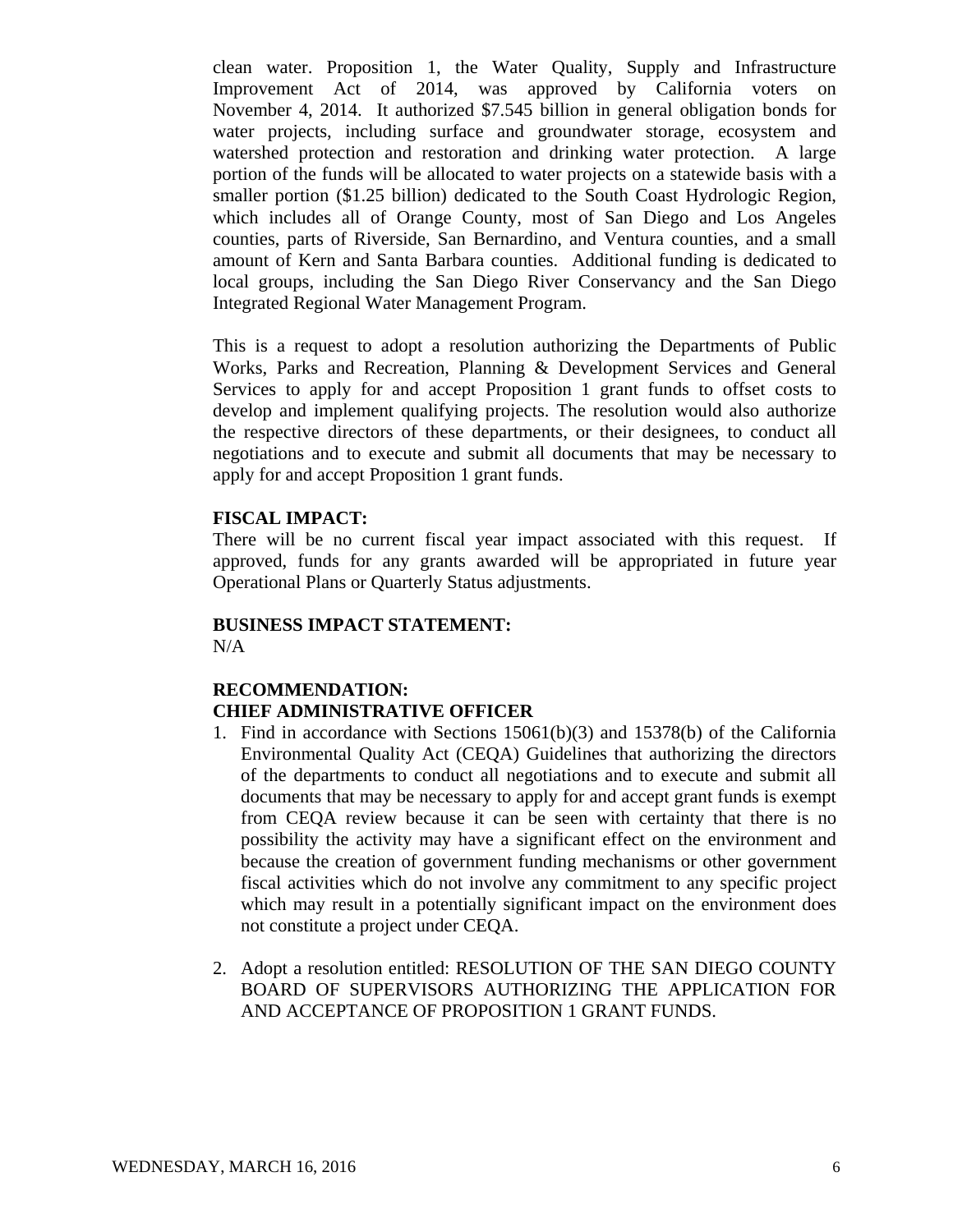# **6. SUBJECT: ADMINISTRATIVE ITEM: SECOND CONSIDERATION AND ADOPTION OF ORDINANCE: IMPACT FEE DEFERRAL PROGRAM PERMANENT EXTENSION (3/2/2016 – FIRST READING; 3/16/2016 – SECOND READING) (DISTRICTS: ALL)**

#### **OVERVIEW:**

On March 2, 2016 (10), the Board introduced the Ordinance for further consideration and adoption on March 16, 2016.

In 2008, the State of California approved Assembly Bill 2604, which allows local governments to defer impact fees for land development projects as opposed to collecting the fees when the building permit is issued. The intent of the legislation was to promote economic stimulus by deferring the payment and collection of impact fees.

On December 10, 2008 (14), the Board of Supervisors (Board) directed the Chief Administrative Officer to draft ordinance amendments to defer impact fees for residential tracts and commercial building permits until final inspection or certificate of occupancy. The Board directed that the impact fee deferrals include Transportation Impact Fee (TIF), Park Lands Dedication Ordinance (PLDO) Fee, drainage fees, sanitation district fees, sewer fees, as well as a sunset date for the deferral program. On March 4, 2009 (2), the Board adopted the Impact Fee Deferral Program, which included ordinance amendments to authorize a two-year deferral of certain impact fees in accordance with Assembly Bill 2604. On July 13, 2011 (7), December 4, 2013 (4), and December 16, 2015 (1) the Board authorized three separate two-year extensions of the Impact Fee Deferral Program. On December 16, 2015 (1), the Board also directed staff to return with a permanent Impact Fee Deferral Program extension.

Today's request is that the Board authorize making the Impact Fee Deferral Program permanent.

### **FISCAL IMPACT:**

If approved, the Ordinances will result in the permanent extension for deferral of applicant payment and County collection of the Transportation Impact Fee (TIF), Park Lands Dedication Ordinance Fee, drainage fees, sewer, and sanitation district fees. This deferral will result in a loss of revenue that would otherwise be generated by interest on the fees if they were collected earlier in the process. The previously adopted administration fee of \$170 ensures full cost recovery for additional staff time to administer the program, will remain unchanged. This administration fee will be charged for each commercial permit issued and for each grouped phase of homes for tract developments. Administration of the program will be accomplished with existing staff. Based on data from April 2009 – January 2016, customers were able to defer approximately \$5.7 million in impact fees, with an average deferral period of 138 days. There will be no change in net General Fund cost and no additional staff years.